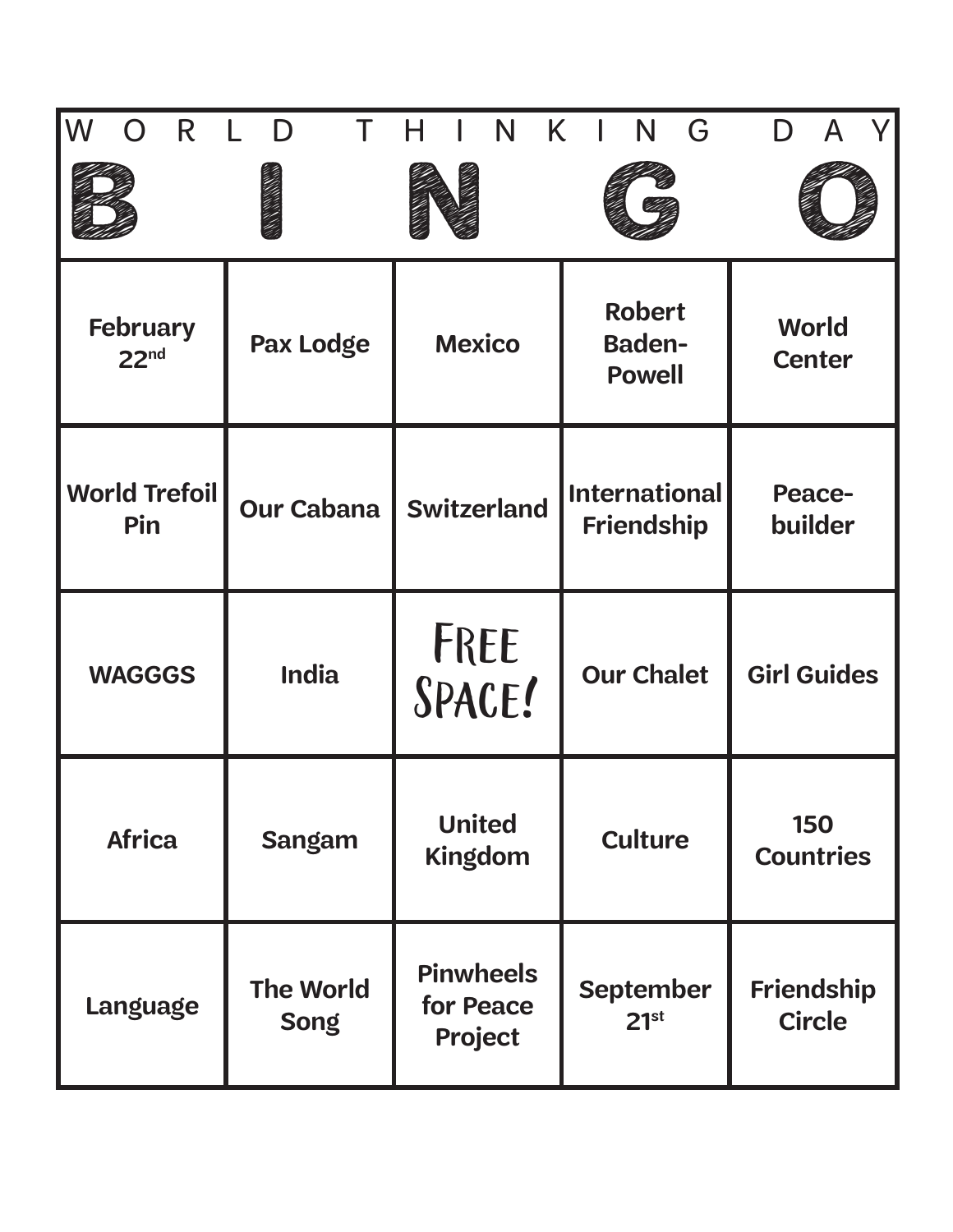| W<br>R                              | D                               | N                                        | K.<br>G<br>N                                    |                                           |
|-------------------------------------|---------------------------------|------------------------------------------|-------------------------------------------------|-------------------------------------------|
|                                     |                                 |                                          |                                                 |                                           |
| <b>India</b>                        | Pax Lodge                       | <b>Mexico</b>                            | 150<br><b>Countries</b>                         | <b>International</b><br><b>Friendship</b> |
| <b>World Trefoil</b><br>Pin         | <b>Our Cabana</b>               | <b>WAGGGS</b>                            | <b>World Center</b>                             | <b>Peace-</b><br>builder                  |
| <b>Switzerland</b>                  | <b>The World</b><br><b>Song</b> | FREE<br>SPACE!                           | Friendship<br><b>Circle</b>                     | <b>Our Chalet</b>                         |
| <b>Africa</b>                       | <b>Sangam</b>                   | <b>United</b><br><b>Kingdom</b>          | <b>Robert</b><br><b>Baden-</b><br><b>Powell</b> | <b>Culture</b>                            |
| <b>February</b><br>22 <sup>nd</sup> | <b>Language</b>                 | <b>Pinwheels</b><br>for Peace<br>Project | <b>September</b><br>21 <sup>st</sup>            | <b>Girl Guides</b>                        |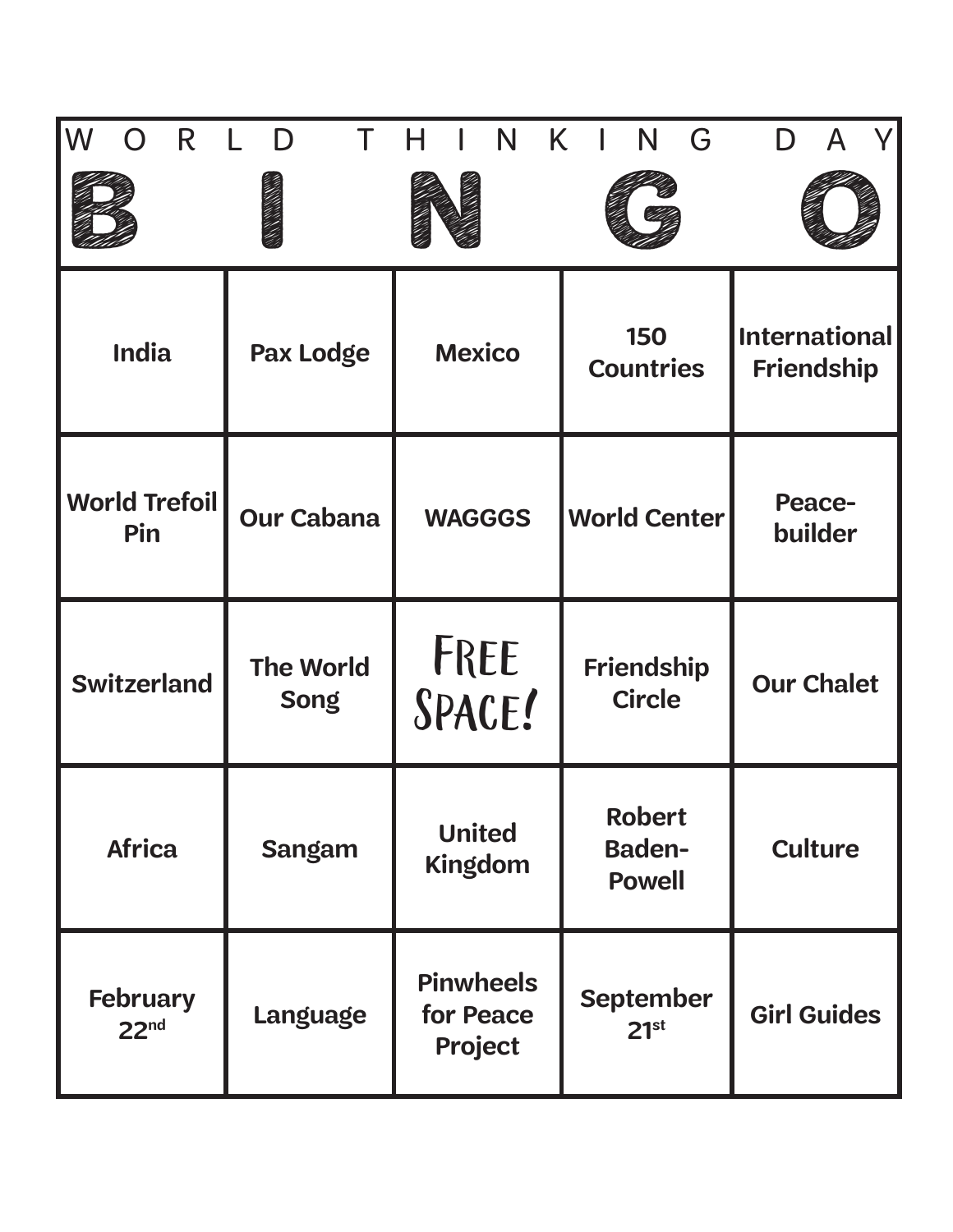| IW<br>R                             | D                                        | N                                    | K.<br>N<br>G                             |                                           |
|-------------------------------------|------------------------------------------|--------------------------------------|------------------------------------------|-------------------------------------------|
|                                     |                                          |                                      |                                          |                                           |
| <b>India</b>                        | <b>Pinwheels</b><br>for Peace<br>Project | <b>The World</b><br><b>Song</b>      | <b>United</b><br><b>Kingdom</b>          | <b>International</b><br><b>Friendship</b> |
| <b>150</b><br><b>Countries</b>      | <b>Our Cabana</b>                        | <b>WAGGGS</b>                        | <b>World Center Switzerland</b>          |                                           |
| <b>Girl Guides</b>                  | Language                                 | FREE<br>SPACE!                       | <b>Friendship</b><br><b>Circle</b>       | <b>Our Chalet</b>                         |
| <b>Peace-</b><br>builder            | Pax Lodge                                | <b>September</b><br>21 <sup>st</sup> | Robert<br><b>Baden-</b><br><b>Powell</b> | <b>Sangam</b>                             |
| <b>February</b><br>22 <sup>nd</sup> | <b>Culture</b>                           | <b>Mexico</b>                        | <b>World Trefoil</b><br>Pin              | <b>Africa</b>                             |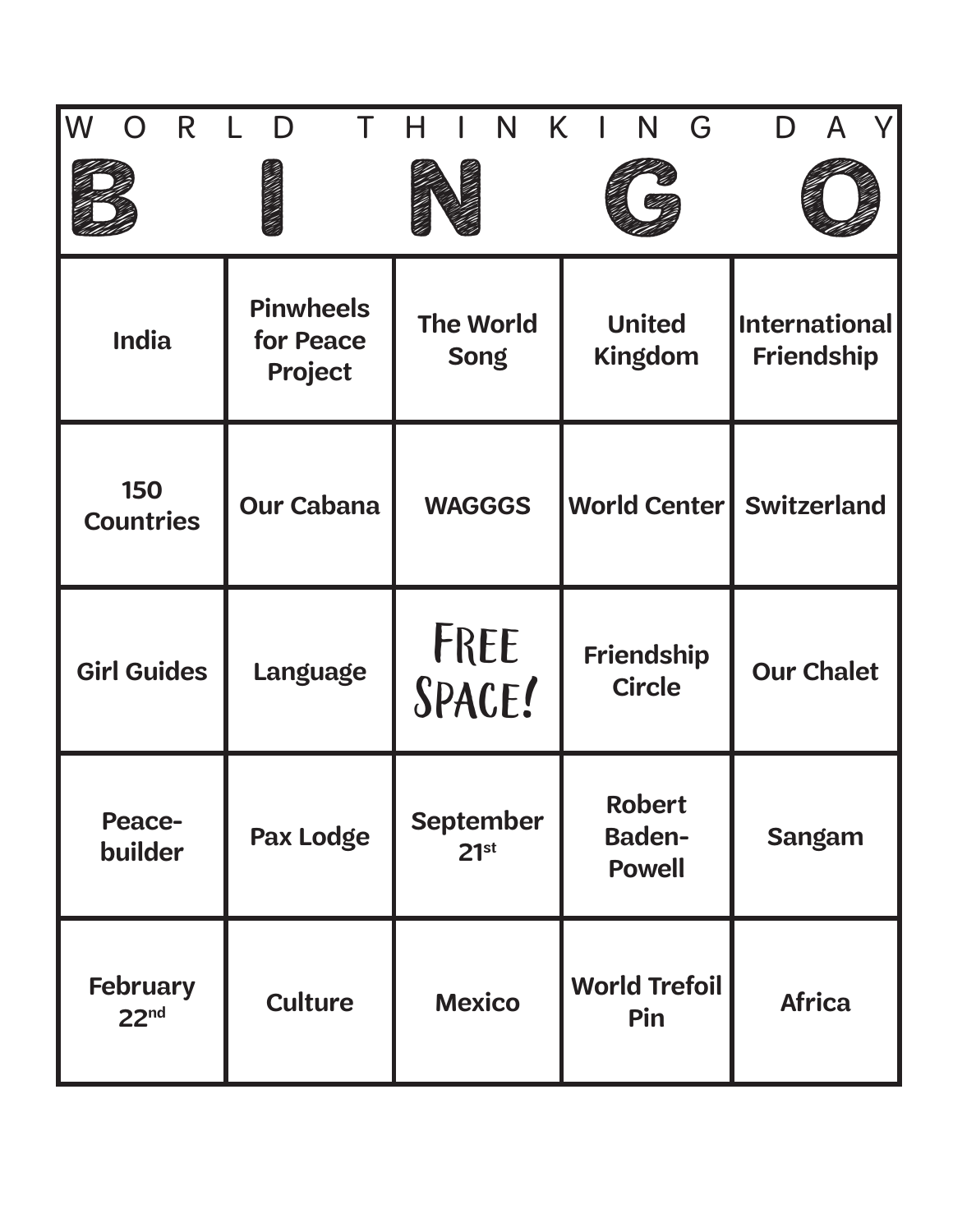| $\sf W$<br>R                             | D                                               | N                                    | K<br>N<br>G                        |                                           |
|------------------------------------------|-------------------------------------------------|--------------------------------------|------------------------------------|-------------------------------------------|
|                                          |                                                 |                                      |                                    |                                           |
| <b>Pinwheels</b><br>for Peace<br>Project | Language                                        | <b>The World</b><br><b>Song</b>      | <b>United</b><br><b>Kingdom</b>    | <b>Our Chalet</b>                         |
| <b>150</b><br><b>Countries</b>           | World<br><b>Center</b>                          | <b>February</b><br>22 <sup>nd</sup>  | <b>Our Cabana</b>                  | Pax Lodge                                 |
| <b>Girl Guides</b>                       | <b>Robert</b><br><b>Baden-</b><br><b>Powell</b> | FREE<br>SPACE!                       | <b>Friendship</b><br><b>Circle</b> | <b>Switzerland</b>                        |
| <b>Peace-</b><br>builder                 | <b>WAGGGS</b>                                   | <b>September</b><br>21 <sup>st</sup> | <b>India</b>                       | <b>World Trefoil</b><br>Pin               |
| <b>Africa</b>                            | <b>Culture</b>                                  | <b>Mexico</b>                        | <b>Sangam</b>                      | <b>International</b><br><b>Friendship</b> |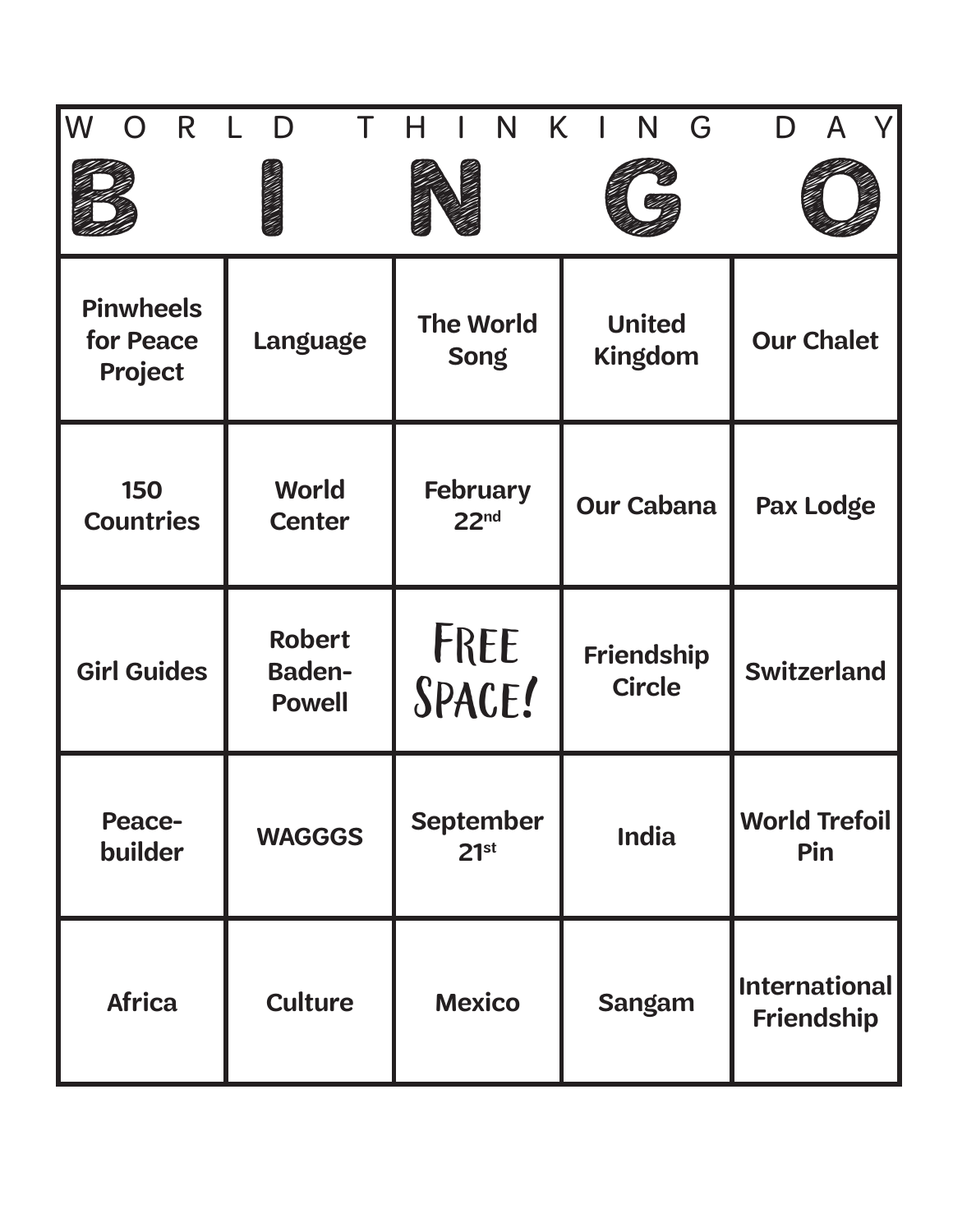| lW<br>R                                  | D                                               | N                                    | K.<br>N<br>G                       |                                           |
|------------------------------------------|-------------------------------------------------|--------------------------------------|------------------------------------|-------------------------------------------|
|                                          |                                                 |                                      |                                    |                                           |
| <b>Sangam</b>                            | Language                                        | <b>The World</b><br><b>Song</b>      | <b>United</b><br><b>Kingdom</b>    | <b>World Trefoil</b><br>Pin               |
| 150<br><b>Countries</b>                  | <b>Our Chalet</b>                               | <b>World</b><br><b>Center</b>        | <b>Our Cabana</b>                  | <b>India</b>                              |
| <b>Pinwheels</b><br>for Peace<br>Project | <b>Robert</b><br><b>Baden-</b><br><b>Powell</b> | FREE<br>SPACE!                       | <b>Friendship</b><br><b>Circle</b> | <b>Switzerland</b>                        |
| <b>Peace-</b><br>builder                 | <b>WAGGGS</b>                                   | <b>September</b><br>21 <sup>st</sup> | <b>Africa</b>                      | <b>Culture</b>                            |
| Pax Lodge                                | <b>Girl Guides</b>                              | <b>Mexico</b>                        | <b>Februrary</b><br>22nd           | <b>International</b><br><b>Friendship</b> |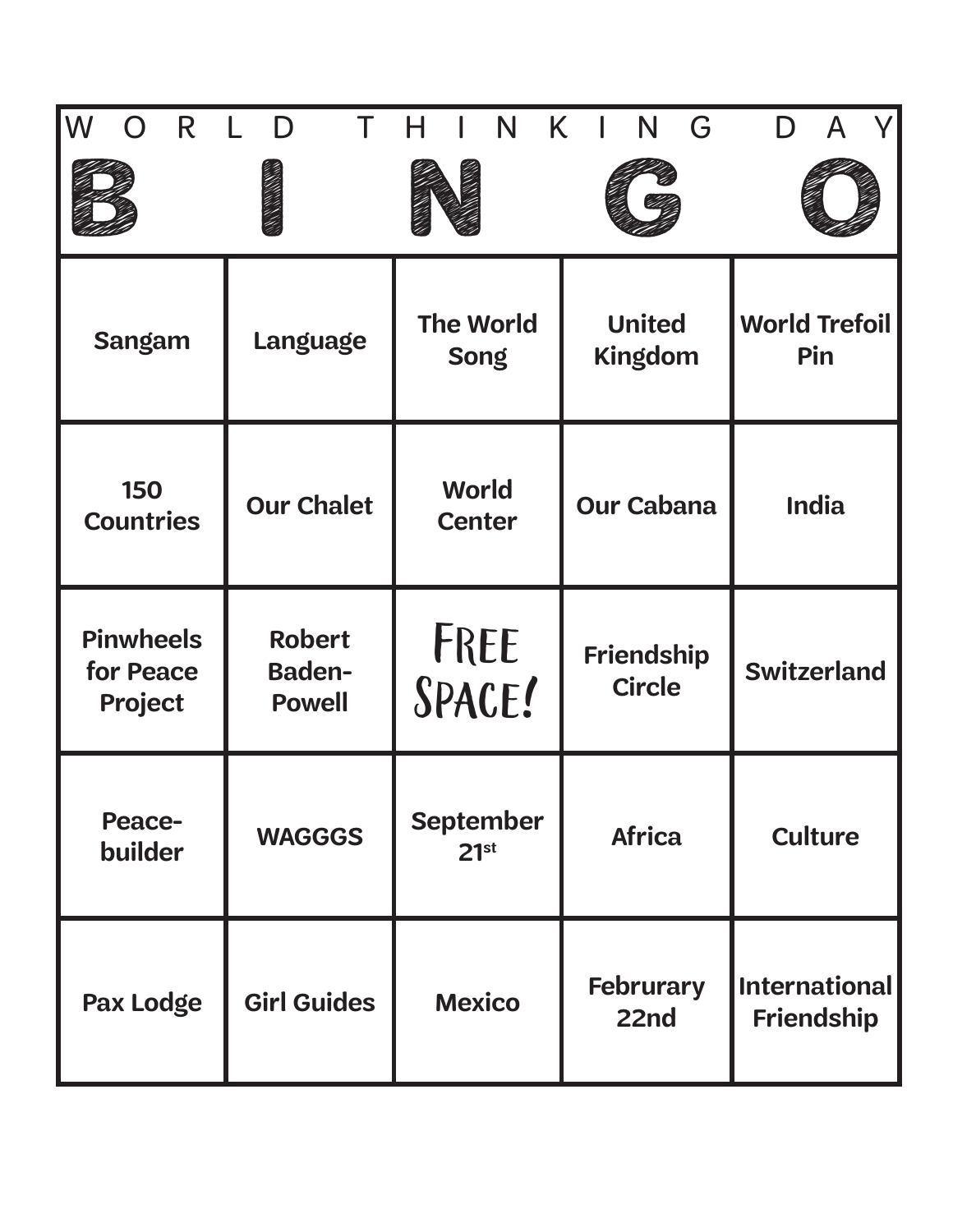| $\sf W$<br>R                             | D                                               | N                               | K<br>N<br>G              |                             |
|------------------------------------------|-------------------------------------------------|---------------------------------|--------------------------|-----------------------------|
|                                          |                                                 |                                 |                          |                             |
| <b>International</b><br>Friendship       | Language                                        | <b>The World</b><br><b>Song</b> | <b>United</b><br>Kingdom | <b>Our Chalet</b>           |
| <b>September</b><br>21st                 | <b>Sangam</b>                                   | World<br><b>Center</b>          | <b>Our Cabana</b>        | <b>India</b>                |
| <b>Pinwheels</b><br>for Peace<br>Project | <b>Robert</b><br><b>Baden-</b><br><b>Powell</b> | FREE<br>SPACE!                  | <b>Culture</b>           | <b>Switzerland</b>          |
| <b>Februrary</b><br>22 <sup>no</sup>     | 150<br><b>Countries</b>                         | <b>WAGGGS</b>                   | <b>Africa</b>            | Friendship<br><b>Circle</b> |
| <b>Mexico</b>                            | <b>Girl Guides</b>                              | <b>World Trefoil</b><br>Pin     | <b>Peace-</b><br>builder | Pax Lodge                   |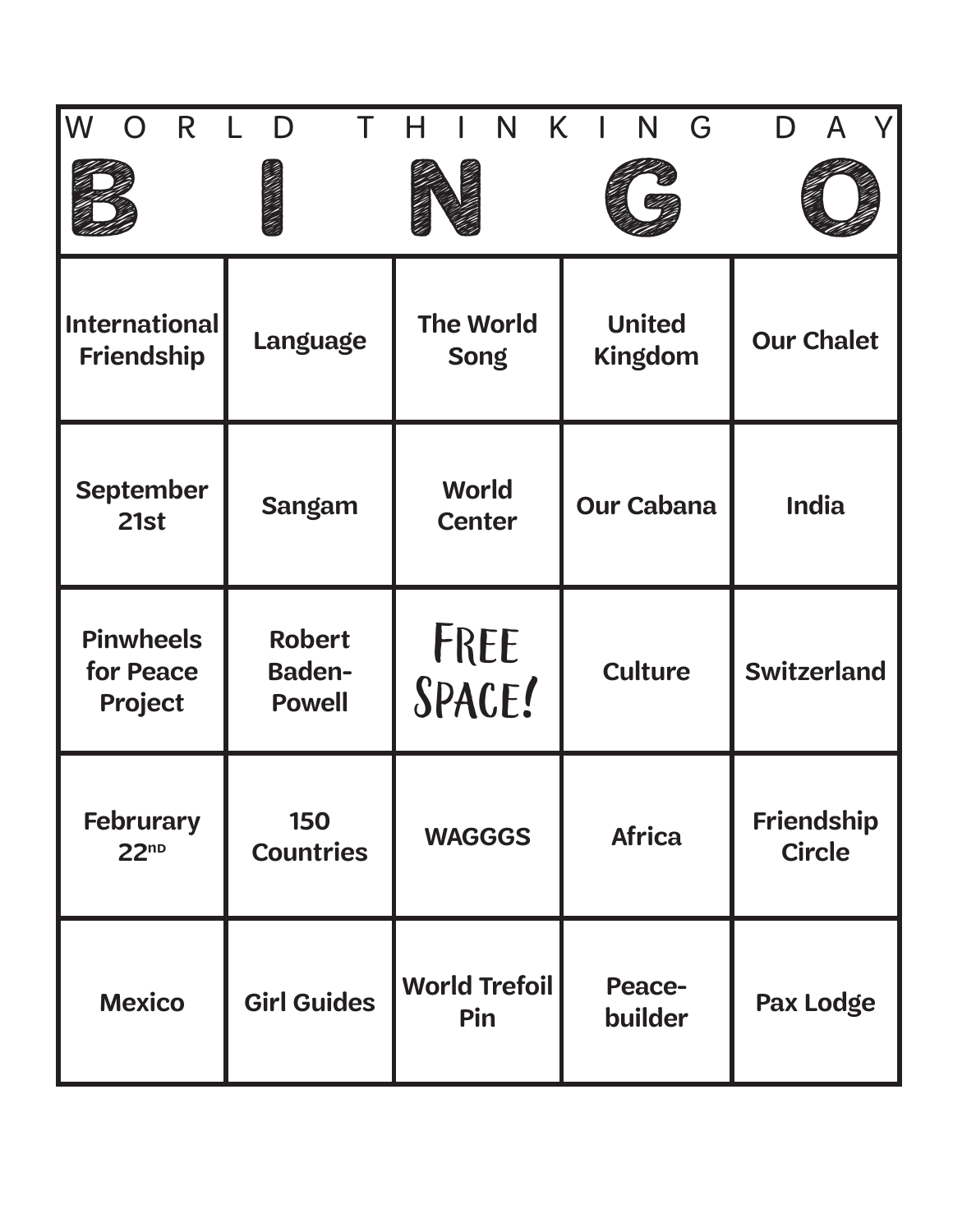| $\sf W$<br>R                              | D                                               | N                               | K.<br>N<br>G             |                                          |
|-------------------------------------------|-------------------------------------------------|---------------------------------|--------------------------|------------------------------------------|
|                                           |                                                 |                                 |                          |                                          |
| <b>International</b><br><b>Friendship</b> | <b>Culture</b>                                  | <b>The World</b><br><b>Song</b> | <b>WAGGGS</b>            | <b>February</b><br>22 <sup>nd</sup>      |
| <b>September</b><br>21st                  | <b>Robert</b><br><b>Baden-</b><br><b>Powell</b> | <b>World</b><br><b>Center</b>   | <b>Our Cabana</b>        | <b>Switzerland</b>                       |
| <b>Friendship</b><br><b>Circle</b>        | <b>Sangam</b>                                   | FREE<br>SPACE!                  | Language                 | <b>India</b>                             |
| <b>Our Chalet</b>                         | <b>Mexico</b>                                   | <b>United</b><br><b>Kingdom</b> | <b>Africa</b>            | <b>Pinwheels</b><br>for Peace<br>Project |
| <b>150</b><br><b>Countries</b>            | <b>Girl Guides</b>                              | <b>World Trefoil</b><br>Pin     | <b>Peace-</b><br>builder | Pax Lodge                                |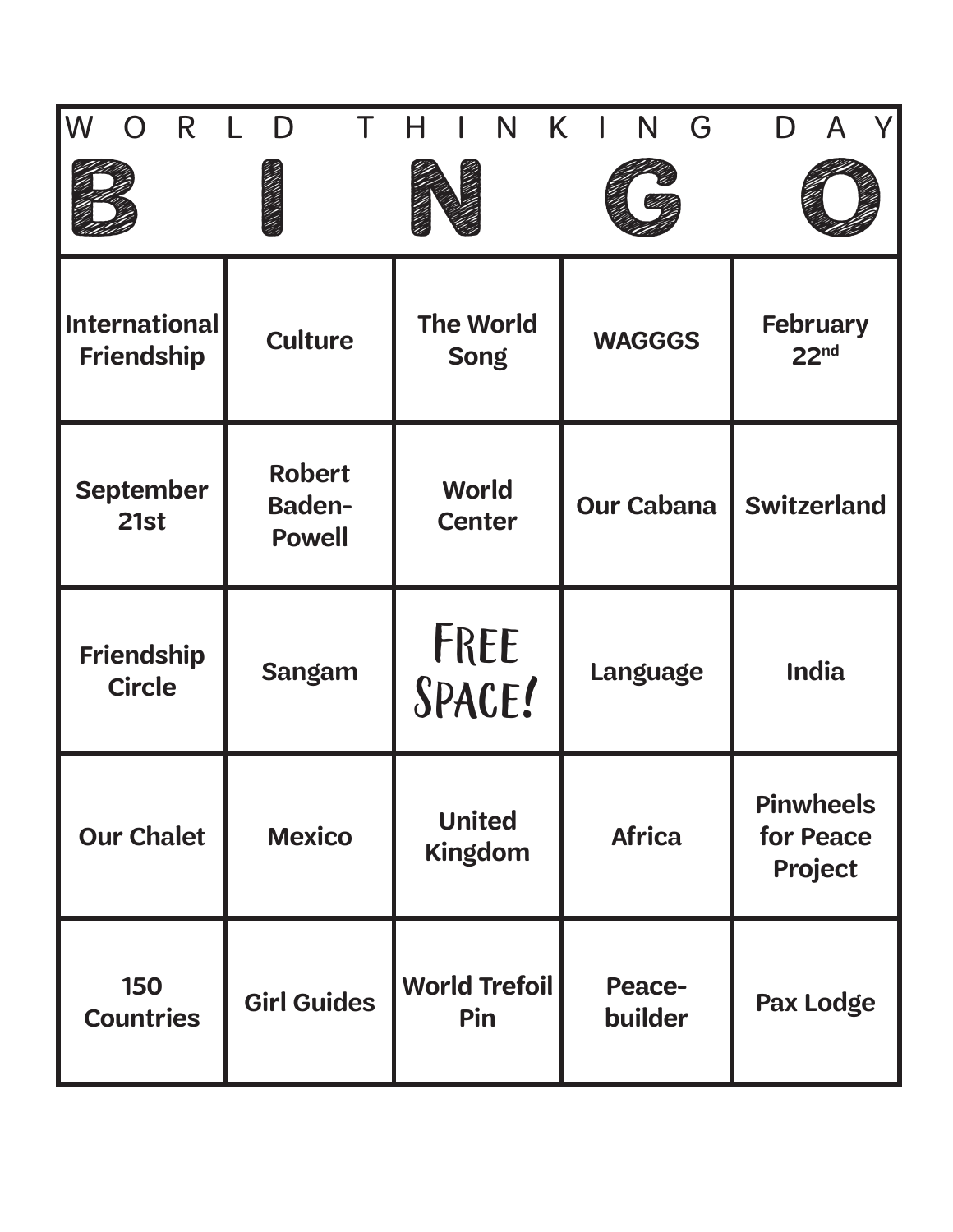| lW<br>R                             | D                                               | K<br>N                          | G<br>N                   | A                                        |
|-------------------------------------|-------------------------------------------------|---------------------------------|--------------------------|------------------------------------------|
|                                     |                                                 |                                 |                          |                                          |
| <b>Sangam</b>                       | <b>Culture</b>                                  | <b>World Trefoil</b><br>Pin     | <b>India</b>             | <b>September</b><br>21 <sup>st</sup>     |
| <b>February</b><br>22 <sup>nd</sup> | <b>Robert</b><br><b>Baden-</b><br><b>Powell</b> | <b>United</b><br>Kingdom        | <b>Girl Guides</b>       | <b>Switzerland</b>                       |
| <b>Friendship</b><br><b>Circle</b>  | <b>International</b><br><b>Friendship</b>       | FREE<br>SPACE!                  | <b>Pax Lodge</b>         | <b>WAGGGS</b>                            |
| <b>Our Chalet</b>                   | <b>Mexico</b>                                   | World<br><b>Center</b>          | <b>Africa</b>            | <b>Pinwheels</b><br>for Peace<br>Project |
| 150<br><b>Countries</b>             | <b>Our Cabana</b>                               | <b>The World</b><br><b>Song</b> | <b>Peace-</b><br>builder | Language                                 |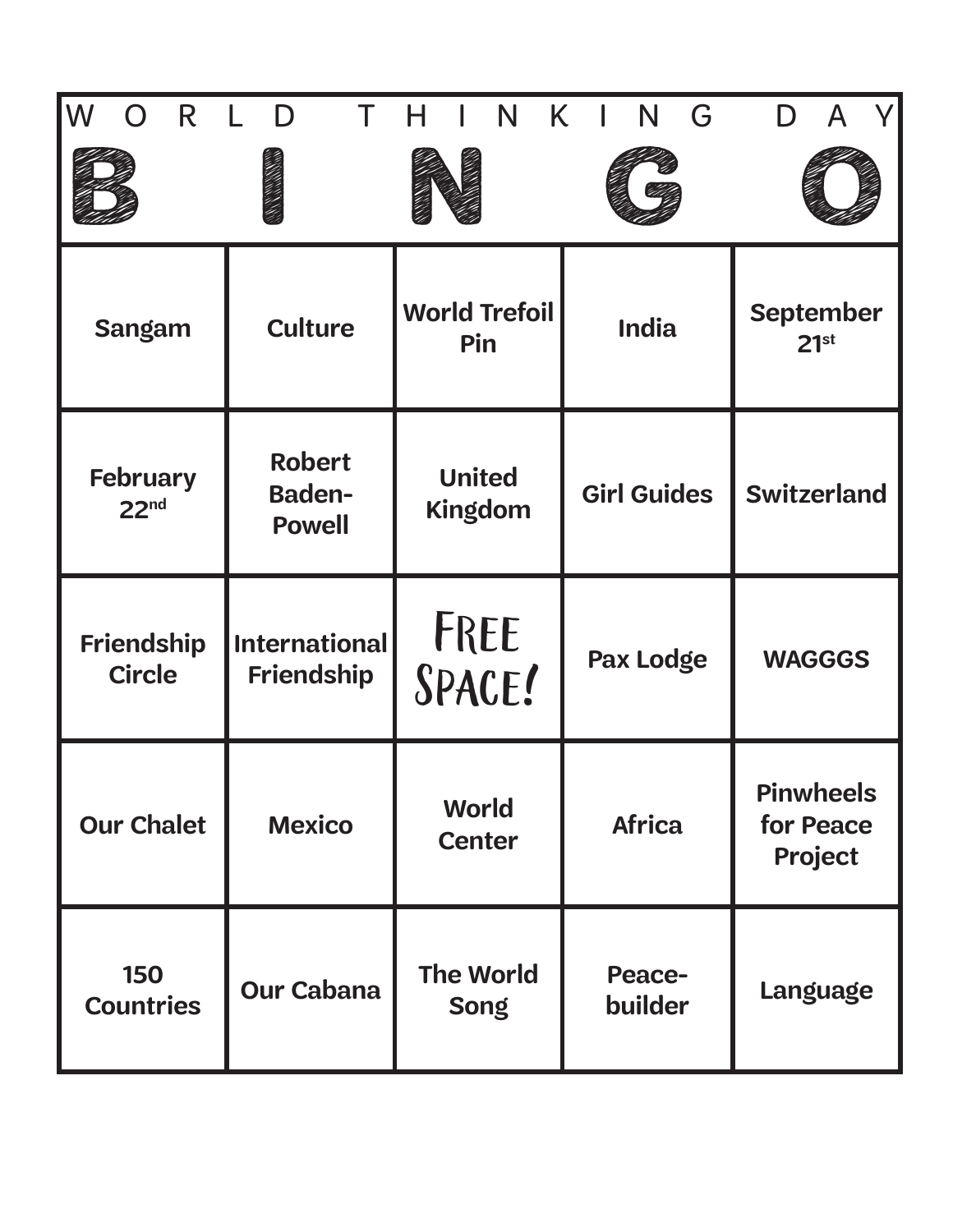| $\sf W$<br>R                             | D                                               | N                               | K.<br>N<br>G             |                                           |
|------------------------------------------|-------------------------------------------------|---------------------------------|--------------------------|-------------------------------------------|
|                                          |                                                 |                                 |                          |                                           |
| <b>Africa</b>                            | <b>Our Chalet</b>                               | <b>WAGGGS</b>                   | <b>India</b>             | <b>International</b><br><b>Friendship</b> |
| <b>February</b><br>22 <sup>nd</sup>      | <b>Robert</b><br><b>Baden-</b><br><b>Powell</b> | <b>United</b><br><b>Kingdom</b> | <b>Culture</b>           | <b>Friendship</b><br><b>Circle</b>        |
| <b>Switzerland</b>                       | <b>September</b><br>21 <sup>st</sup>            | FREE<br>SPACE!                  | <b>Pax Lodge</b>         | <b>World Trefoil</b><br>Pin               |
| <b>Girl Guides</b>                       | <b>Mexico</b>                                   | Language                        | <b>Sangam</b>            | <b>150</b><br><b>Countries</b>            |
| <b>Pinwheels</b><br>for Peace<br>Project | <b>Our Cabana</b>                               | <b>The World</b><br><b>Song</b> | <b>Peace-</b><br>builder | World<br><b>Center</b>                    |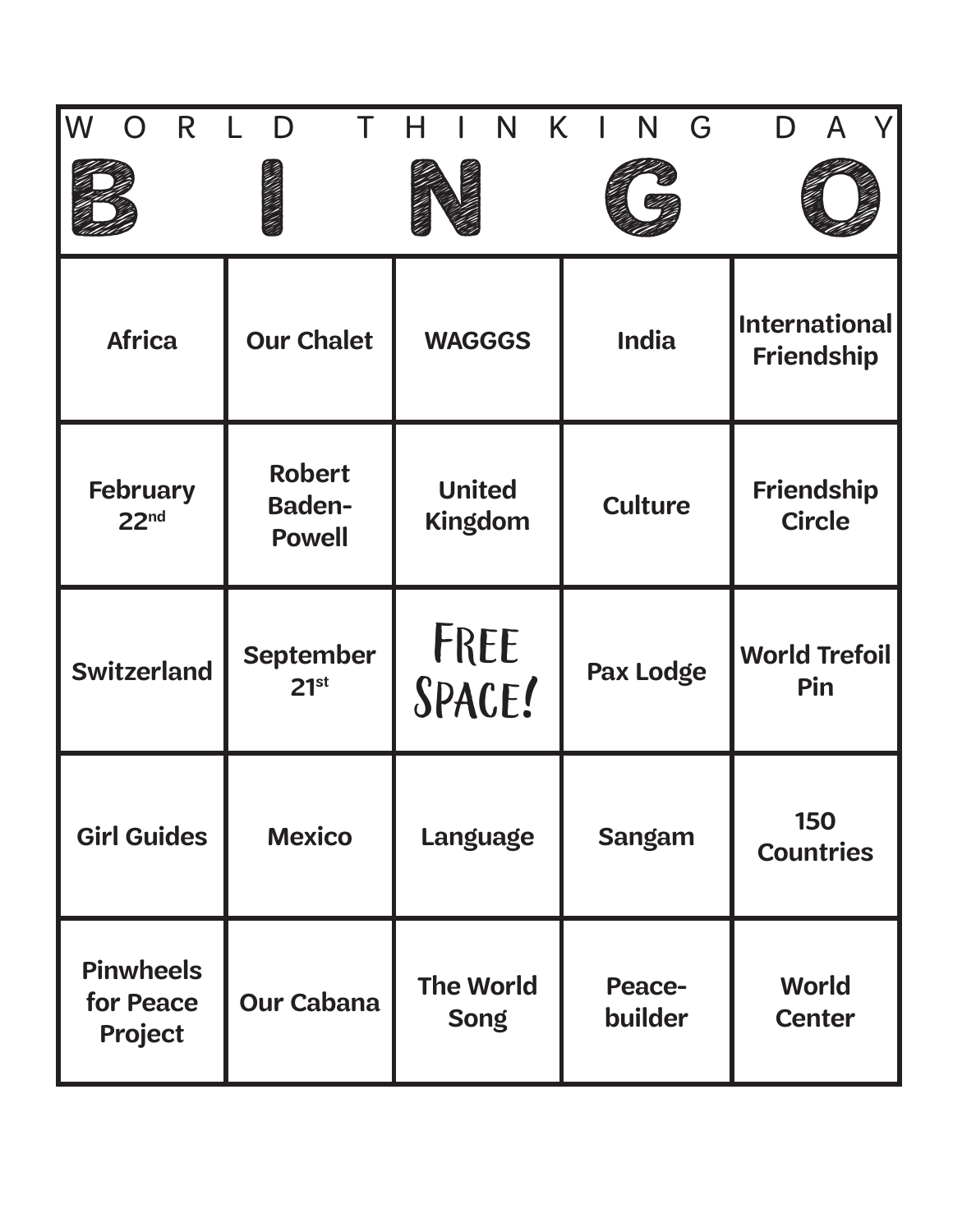| lW<br>R.                                 | D                                    | N                               | K.<br>G<br>N     |                                                 |
|------------------------------------------|--------------------------------------|---------------------------------|------------------|-------------------------------------------------|
|                                          |                                      |                                 |                  |                                                 |
| <b>Peace-</b><br>builder                 | 150<br><b>Countries</b>              | <b>Mexico</b>                   | Language         | <b>International</b><br><b>Friendship</b>       |
| <b>February</b><br>22 <sub>nd</sub>      | <b>Our Chalet</b>                    | <b>India</b>                    | <b>Culture</b>   | <b>World Trefoil</b><br>Pin                     |
| <b>Switzerland</b>                       | <b>September</b><br>21 <sup>st</sup> | FREE<br>SPACE!                  | <b>Pax Lodge</b> | Friendship<br><b>Circle</b>                     |
| <b>Girl Guides</b>                       | <b>WAGGGS</b>                        | <b>United</b><br><b>Kingdom</b> | <b>Sangam</b>    | <b>Robert</b><br><b>Baden-</b><br><b>Powell</b> |
| <b>Pinwheels</b><br>for Peace<br>Project | <b>Our Cabana</b>                    | <b>World</b><br><b>Center</b>   | <b>Africa</b>    | <b>The World</b><br><b>Song</b>                 |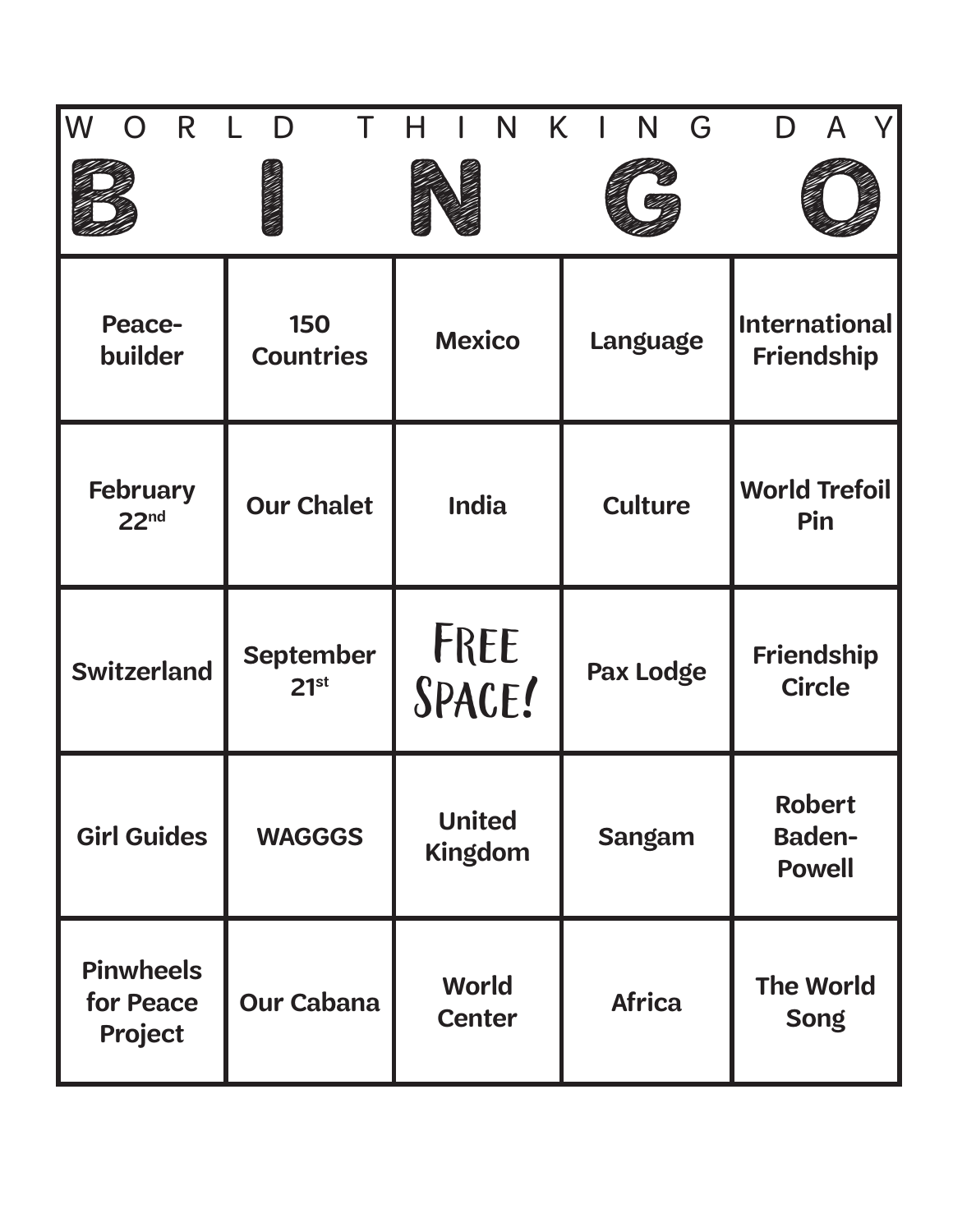| lW<br>R.                           | D                                    | N                                               | K.<br>G<br>N        |                                          |
|------------------------------------|--------------------------------------|-------------------------------------------------|---------------------|------------------------------------------|
|                                    |                                      |                                                 |                     |                                          |
| <b>Peace-</b><br>builder           | 150<br><b>Countries</b>              | <b>Robert</b><br><b>Baden-</b><br><b>Powell</b> | <b>Our Cabana</b>   | <b>Pinwheels</b><br>for Peace<br>Project |
| <b>World Trefoil</b><br>Pin        | <b>Our Chalet</b>                    | <b>India</b>                                    | <b>Culture</b>      | <b>February</b><br>22 <sup>nd</sup>      |
| Language                           | <b>September</b><br>21 <sup>st</sup> | FREE<br>SPACE!                                  | <b>World Center</b> | Friendship<br><b>Circle</b>              |
| <b>Girl Guides</b>                 | <b>Africa</b>                        | <b>United</b><br>Kingdom                        | <b>Sangam</b>       | <b>Mexico</b>                            |
| <b>International</b><br>Friendship | <b>Switzerland</b>                   | Pax Lodge                                       | <b>WAGGGS</b>       | <b>The World</b><br><b>Song</b>          |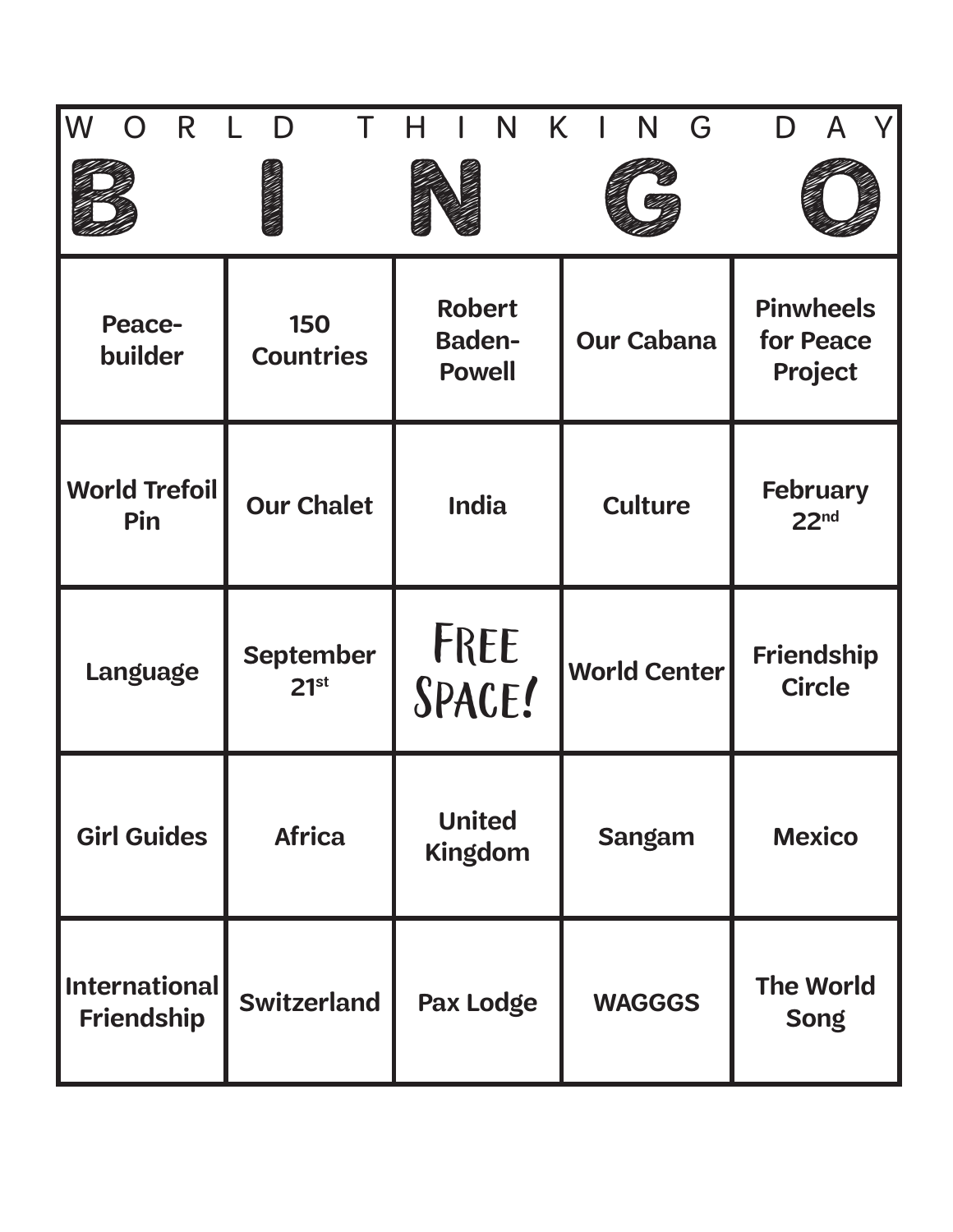| lW<br>R                            | D                                        | N<br>K.                                         | G<br>N                               |                                |
|------------------------------------|------------------------------------------|-------------------------------------------------|--------------------------------------|--------------------------------|
|                                    |                                          |                                                 |                                      |                                |
| <b>Switzerland</b>                 | <b>The World</b><br><b>Song</b>          | <b>Robert</b><br><b>Baden-</b><br><b>Powell</b> | <b>India</b>                         | <b>Africa</b>                  |
| <b>World Trefoil</b><br>Pin        | <b>Our Chalet</b>                        | <b>Our Cabana</b>                               | <b>Culture</b>                       | <b>WAGGGS</b>                  |
| Language                           | <b>United</b><br><b>Kingdom</b>          | FREE<br>SPACE!                                  | <b>World Center</b>                  | <b>Girl Guides</b>             |
| <b>Friendship</b><br><b>Circle</b> | <b>Pinwheels</b><br>for Peace<br>Project | <b>Sangam</b>                                   | <b>September</b><br>21 <sup>st</sup> | <b>Mexico</b>                  |
| Pax Lodge                          | <b>Peace-</b><br>builder                 | <b>International</b><br><b>Friendship</b>       | <b>February</b><br>22 <sup>nd</sup>  | <b>150</b><br><b>Countries</b> |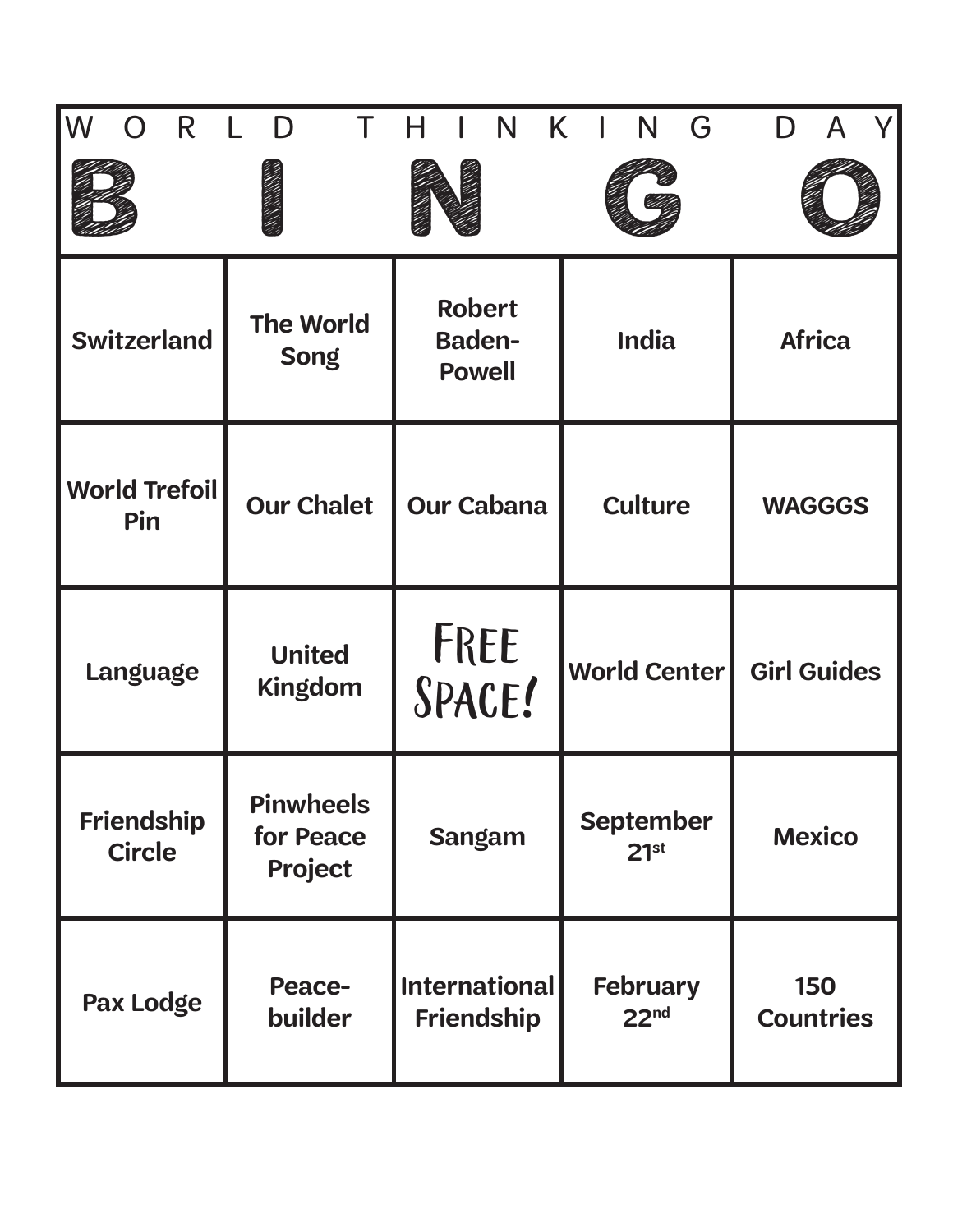| lW<br>R                         | D                                        | N                                               | K.<br>N<br>G                         |                                    |
|---------------------------------|------------------------------------------|-------------------------------------------------|--------------------------------------|------------------------------------|
|                                 |                                          |                                                 |                                      |                                    |
| <b>The World</b><br><b>Song</b> | <b>Switzerland</b>                       | <b>Robert</b><br><b>Baden-</b><br><b>Powell</b> | <b>World Center</b>                  | <b>Culture</b>                     |
| <b>Our Chalet</b>               | <b>World Trefoil</b><br>Pin              | <b>WAGGGS</b>                                   | <b>Africa</b>                        | <b>Our Cabana</b>                  |
| <b>Mexico</b>                   | <b>Girl Guides</b>                       | FREE<br>SPACE!                                  | <b>India</b>                         | <b>United</b><br><b>Kingdom</b>    |
| 150<br><b>Countries</b>         | <b>Pinwheels</b><br>for Peace<br>Project | International<br><b>Friendship</b>              | <b>September</b><br>21 <sup>st</sup> | Language                           |
| Pax Lodge                       | <b>Peace-</b><br>builder                 | <b>Sangam</b>                                   | February<br>22 <sup>nd</sup>         | <b>Friendship</b><br><b>Circle</b> |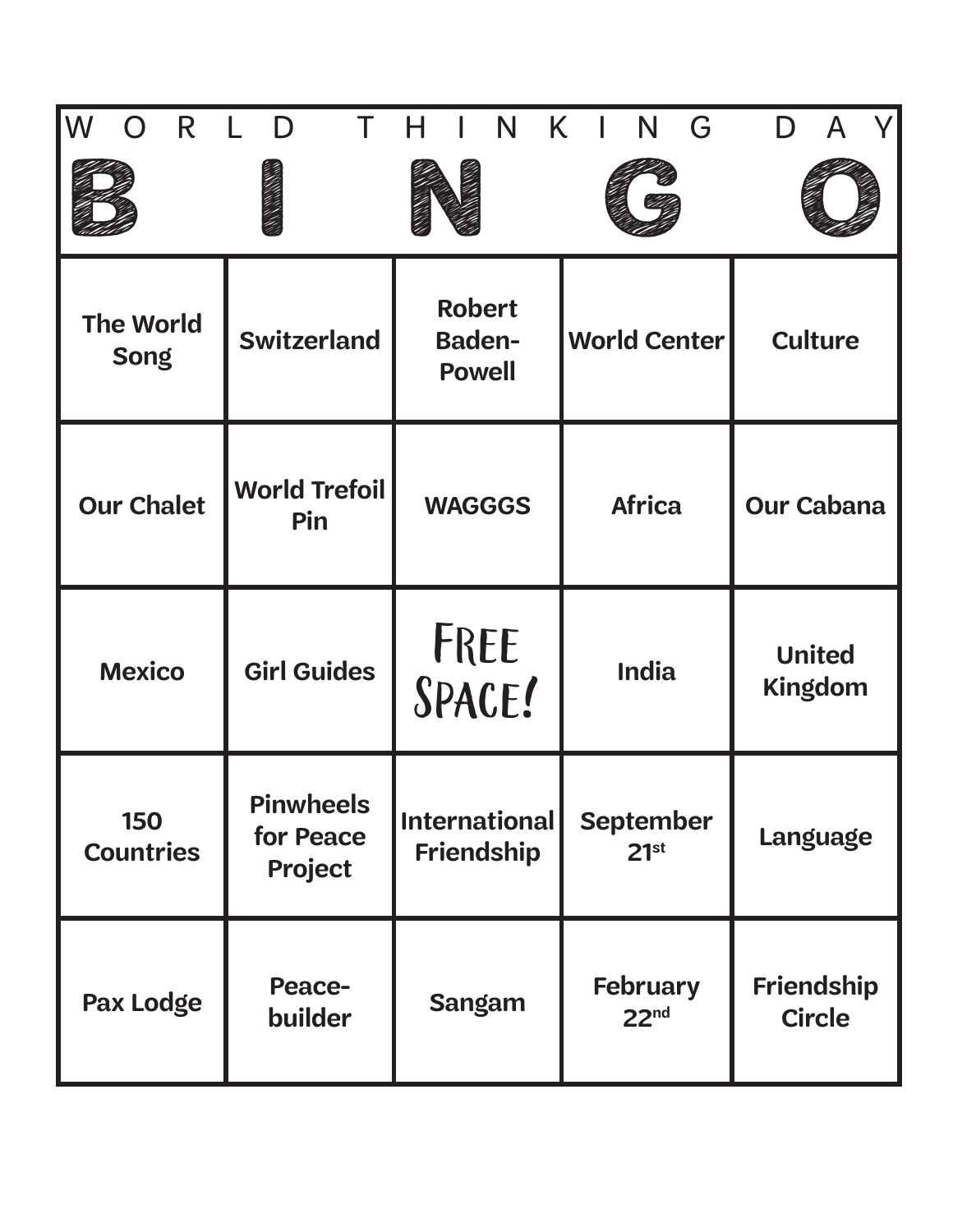| lW<br>R                        | D                                        | N<br>K.                                   | G<br>N                                   |                                 |
|--------------------------------|------------------------------------------|-------------------------------------------|------------------------------------------|---------------------------------|
|                                |                                          |                                           |                                          |                                 |
| <b>Our Cabana</b>              | <b>Switzerland</b>                       | <b>September</b><br>21 <sup>st</sup>      | <b>World Center</b>                      | <b>United</b><br>Kingdom        |
| <b>Our Chalet</b>              | <b>World Trefoil</b><br>Pin              | <b>International</b><br><b>Friendship</b> | Pax Lodge                                | <b>The World</b><br><b>Song</b> |
| <b>Girl Guides</b>             | <b>Mexico</b>                            | FREE<br>SPACE!                            | <b>India</b>                             | <b>Culture</b>                  |
| <b>150</b><br><b>Countries</b> | <b>Pinwheels</b><br>for Peace<br>Project | <b>WAGGGS</b>                             | Robert<br><b>Baden-</b><br><b>Powell</b> | <b>Sangam</b>                   |
| <b>Africa</b>                  | <b>Peace-</b><br>builder                 | Language                                  | <b>February</b><br>22 <sup>nd</sup>      | Friendship<br><b>Circle</b>     |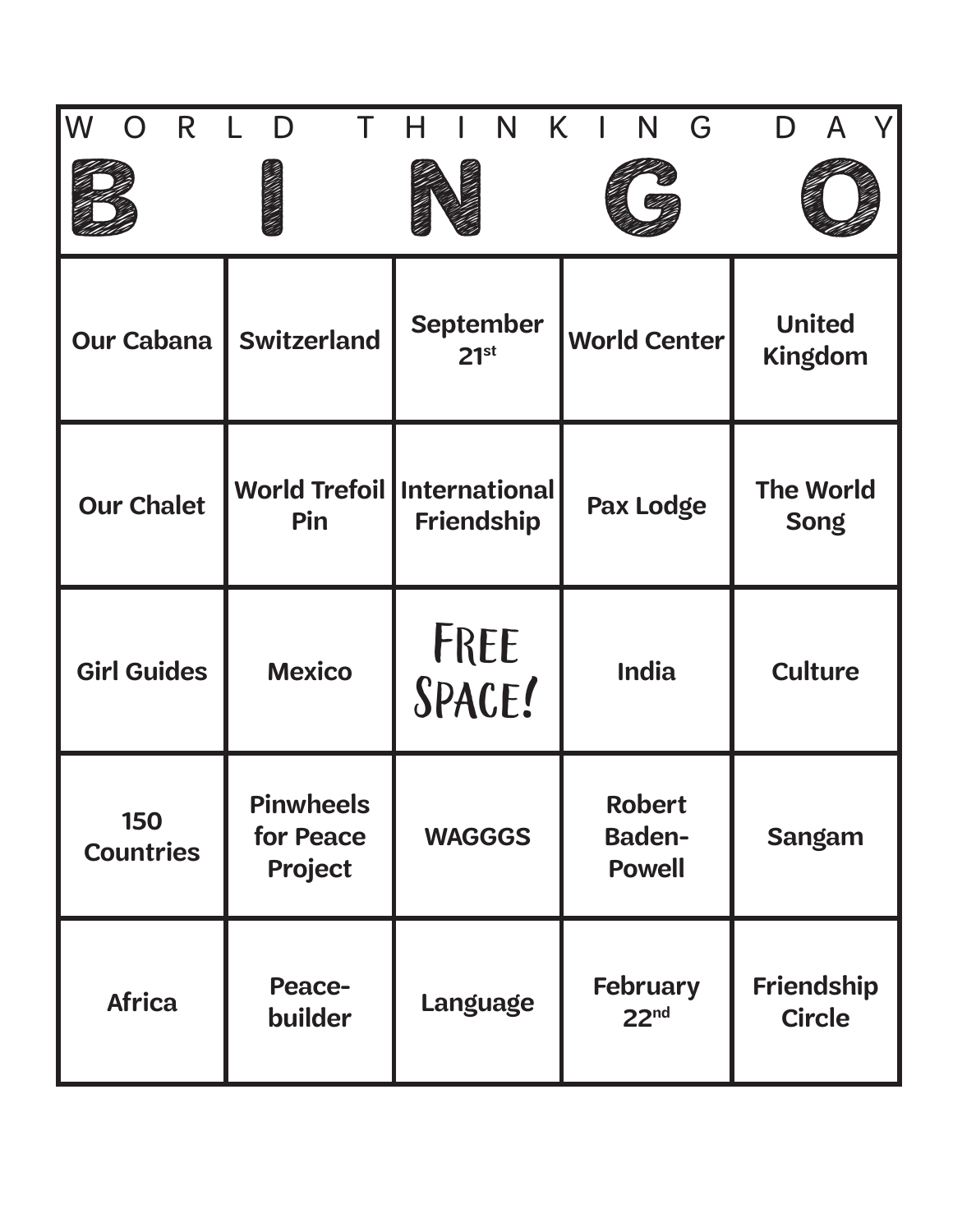| lW<br>R.<br>$\Box$              | D                                        | N                                    | K<br>N<br>G                                     |                                           |
|---------------------------------|------------------------------------------|--------------------------------------|-------------------------------------------------|-------------------------------------------|
| <b>Our Cabana</b>               | Friendship<br><b>Circle</b>              | <b>September</b><br>21 <sup>st</sup> | World Center                                    | <b>150</b><br><b>Countries</b>            |
| <b>Language</b>                 | <b>World Trefoil</b><br>Pin              | <b>Culture</b>                       | <b>February</b><br>22 <sup>nd</sup>             | <b>The World</b><br><b>Song</b>           |
| <b>Girl Guides</b>              | <b>Pinwheels</b><br>for Peace<br>Project | FREE<br>SPACE!                       | <b>Peace-</b><br>builder                        | <b>International</b><br><b>Friendship</b> |
| <b>United</b><br><b>Kingdom</b> | <b>Mexico</b>                            | <b>Africa</b>                        | <b>Robert</b><br><b>Baden-</b><br><b>Powell</b> | <b>Sangam</b>                             |
| <b>WAGGGS</b>                   | <b>India</b>                             | <b>Our Chalet</b>                    | <b>Pax Lodge</b>                                | <b>Switzerland</b>                        |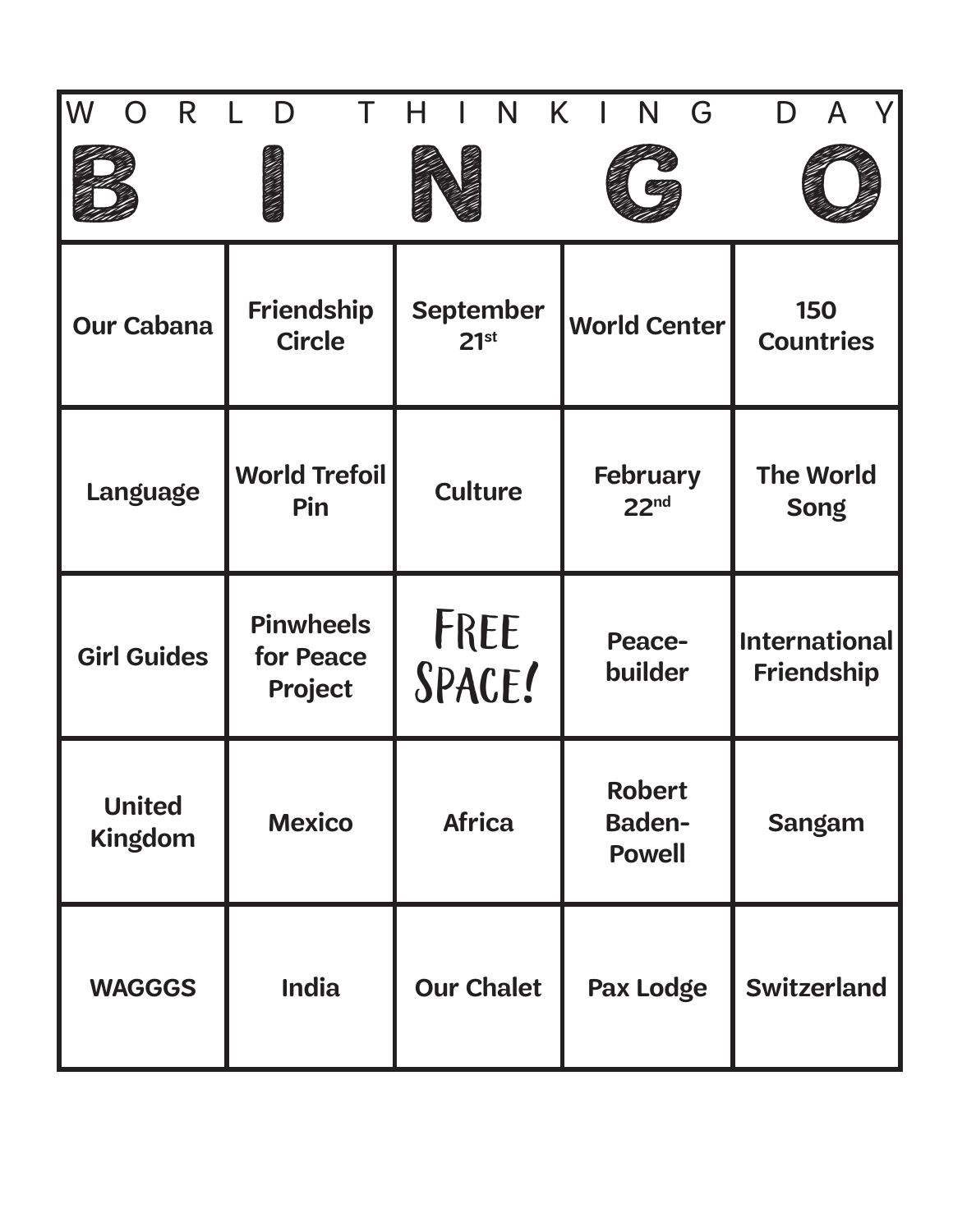| lW<br>R            | D                                        | N                           | K.<br>G<br>N                                    |                                           |
|--------------------|------------------------------------------|-----------------------------|-------------------------------------------------|-------------------------------------------|
|                    |                                          |                             |                                                 |                                           |
| <b>Girl Guides</b> | <b>Friendship</b><br><b>Circle</b>       | <b>World Trefoil</b><br>Pin | <b>February</b><br>22 <sub>nd</sub>             | <b>Sangam</b>                             |
| <b>Language</b>    | <b>September</b><br>21 <sup>st</sup>     | <b>Culture</b>              | <b>World Center</b>                             | <b>The World</b><br><b>Song</b>           |
| <b>Our Cabana</b>  | <b>Pinwheels</b><br>for Peace<br>Project | FREE<br>SPACE!              | <b>Robert</b><br><b>Baden-</b><br><b>Powell</b> | <b>International</b><br><b>Friendship</b> |
| Pax Lodge          | <b>Africa</b>                            | <b>Mexico</b>               | <b>Peace-</b><br>builder                        | <b>150</b><br><b>Countries</b>            |
| <b>Switzerland</b> | <b>India</b>                             | <b>Our Chalet</b>           | <b>United</b><br><b>Kingdom</b>                 | <b>WAGGGS</b>                             |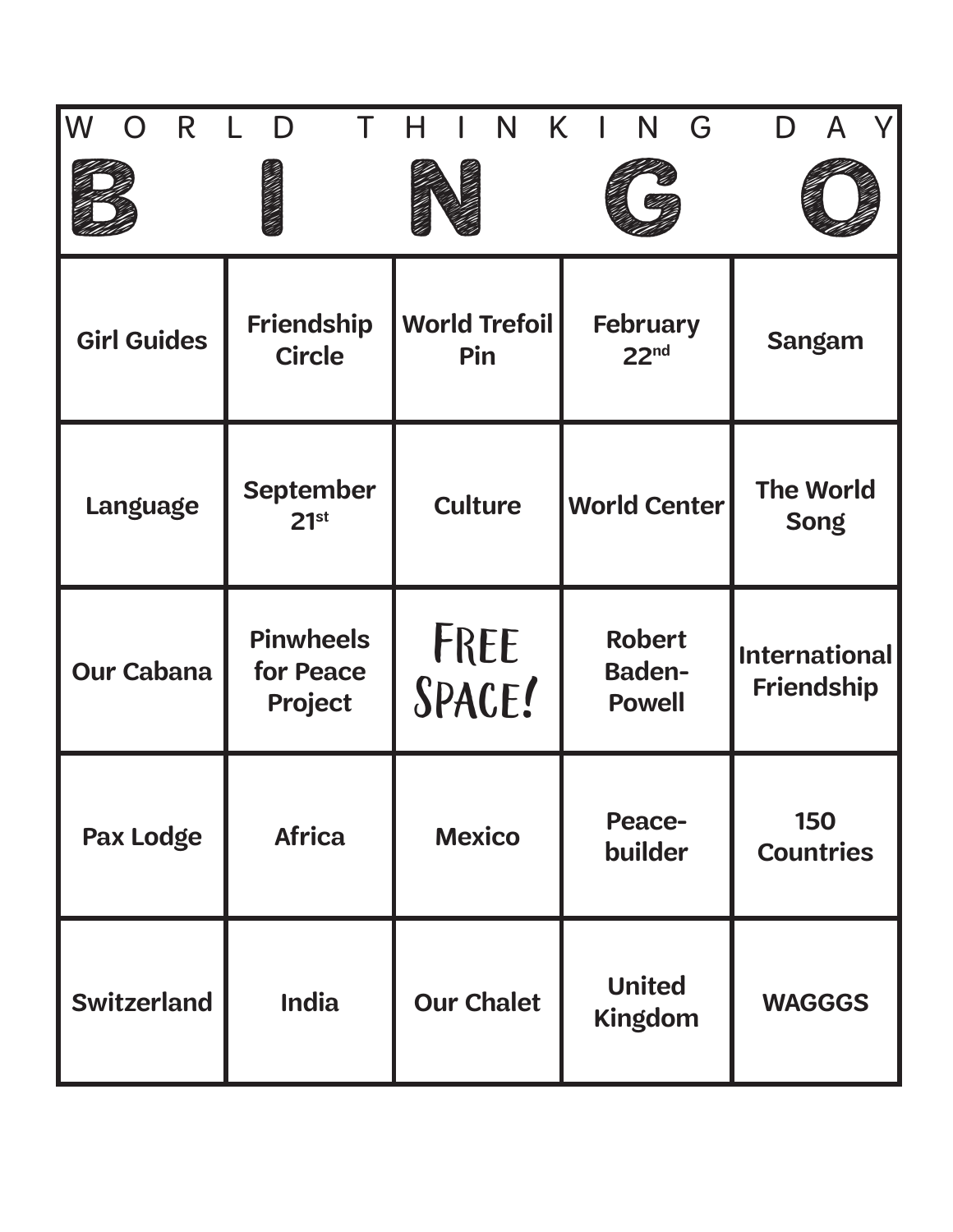| IW<br>R           | D                                    | N                           | K.<br>G<br>N                        |                                                 |
|-------------------|--------------------------------------|-----------------------------|-------------------------------------|-------------------------------------------------|
|                   |                                      |                             |                                     |                                                 |
| <b>Culture</b>    | <b>Friendship</b><br><b>Circle</b>   | <b>World Trefoil</b><br>Pin | <b>February</b><br>22 <sub>nd</sub> | Language                                        |
| <b>Sangam</b>     | <b>September</b><br>21 <sup>st</sup> | <b>Girl Guides</b>          | <b>World Center</b>                 | <b>Pinwheels</b><br>for Peace<br><b>Project</b> |
| <b>Pax Lodge</b>  | <b>The World</b><br><b>Song</b>      | FREE<br>SPACE!              | <b>WAGGGS</b>                       | <b>International</b><br><b>Friendship</b>       |
| <b>Our Cabana</b> | <b>Our Chalet</b>                    | <b>Mexico</b>               | <b>Peace-</b><br>builder            | <b>150</b><br><b>Countries</b>                  |
| <b>India</b>      | <b>Switzerland</b>                   | <b>Africa</b>               | <b>United</b><br><b>Kingdom</b>     | <b>Robert</b><br><b>Baden-</b><br><b>Powell</b> |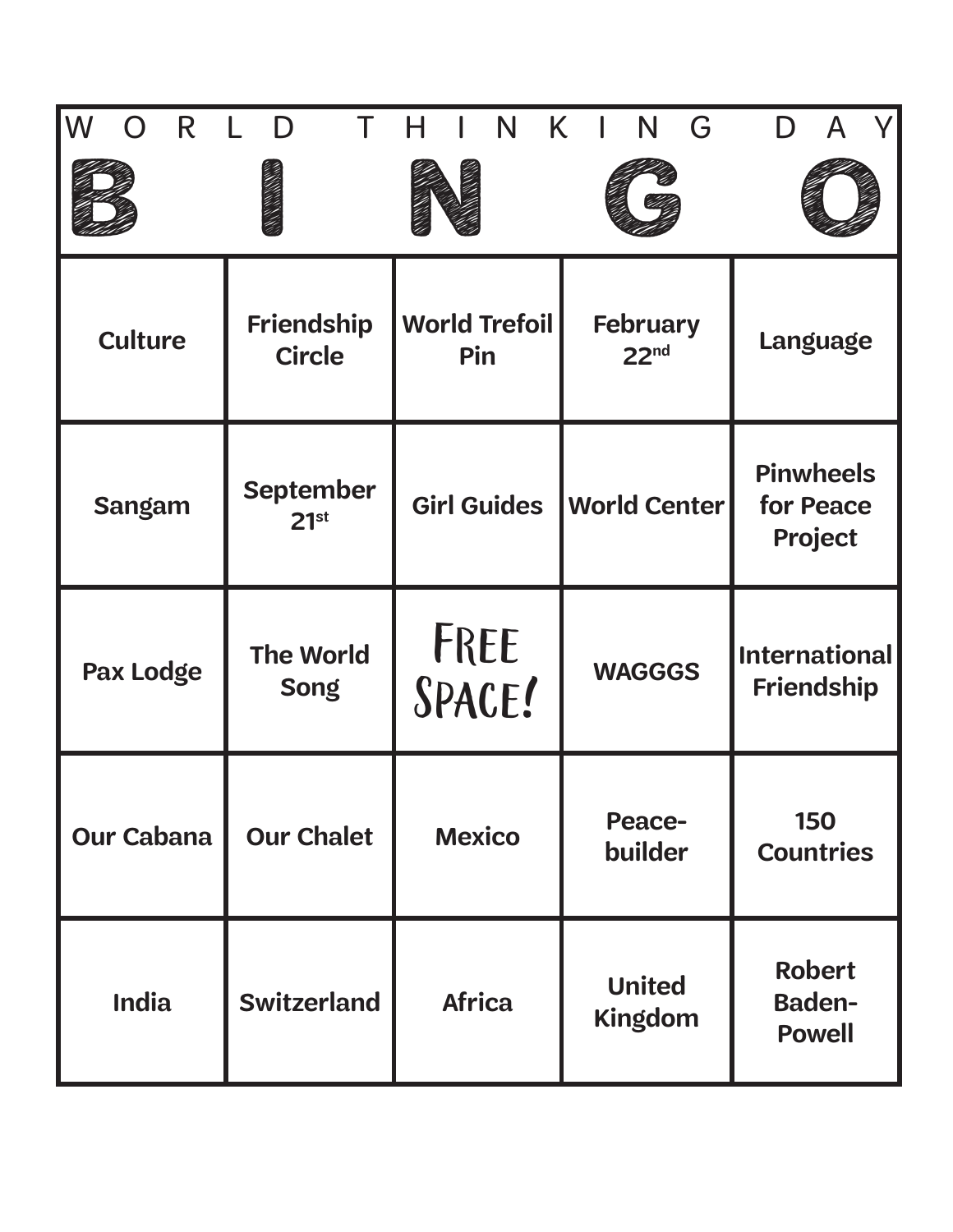| $\overline{\mathsf{W}}$<br>R<br>$\bigcap$ | D                                    | N                  | K<br>N<br>G                               |                                                 |
|-------------------------------------------|--------------------------------------|--------------------|-------------------------------------------|-------------------------------------------------|
|                                           |                                      |                    |                                           |                                                 |
| <b>Africa</b>                             | Friendship<br><b>Circle</b>          | <b>WAGGGS</b>      | 150<br><b>Countires</b>                   | <b>Language</b>                                 |
| <b>World</b><br><b>Center</b>             | <b>September</b><br>21 <sup>st</sup> | <b>Girl Guides</b> | <b>Sangam</b>                             | <b>Pinwheels</b><br>for Peace<br>Project        |
| <b>United</b><br>Kingdom                  | <b>India</b>                         | FREE<br>SPACE!     | <b>World Trefoil</b><br>Pin               | <b>Peace-</b><br>builder                        |
| <b>Our Cabana</b>                         | <b>Our Chalet</b>                    | <b>Mexico</b>      | <b>International</b><br><b>Friendship</b> | <b>February</b><br>22 <sup>nd</sup>             |
| <b>The World</b><br><b>Song</b>           | <b>Switzerland</b>                   | <b>Culture</b>     | Pax Lodge                                 | <b>Robert</b><br><b>Baden-</b><br><b>Powell</b> |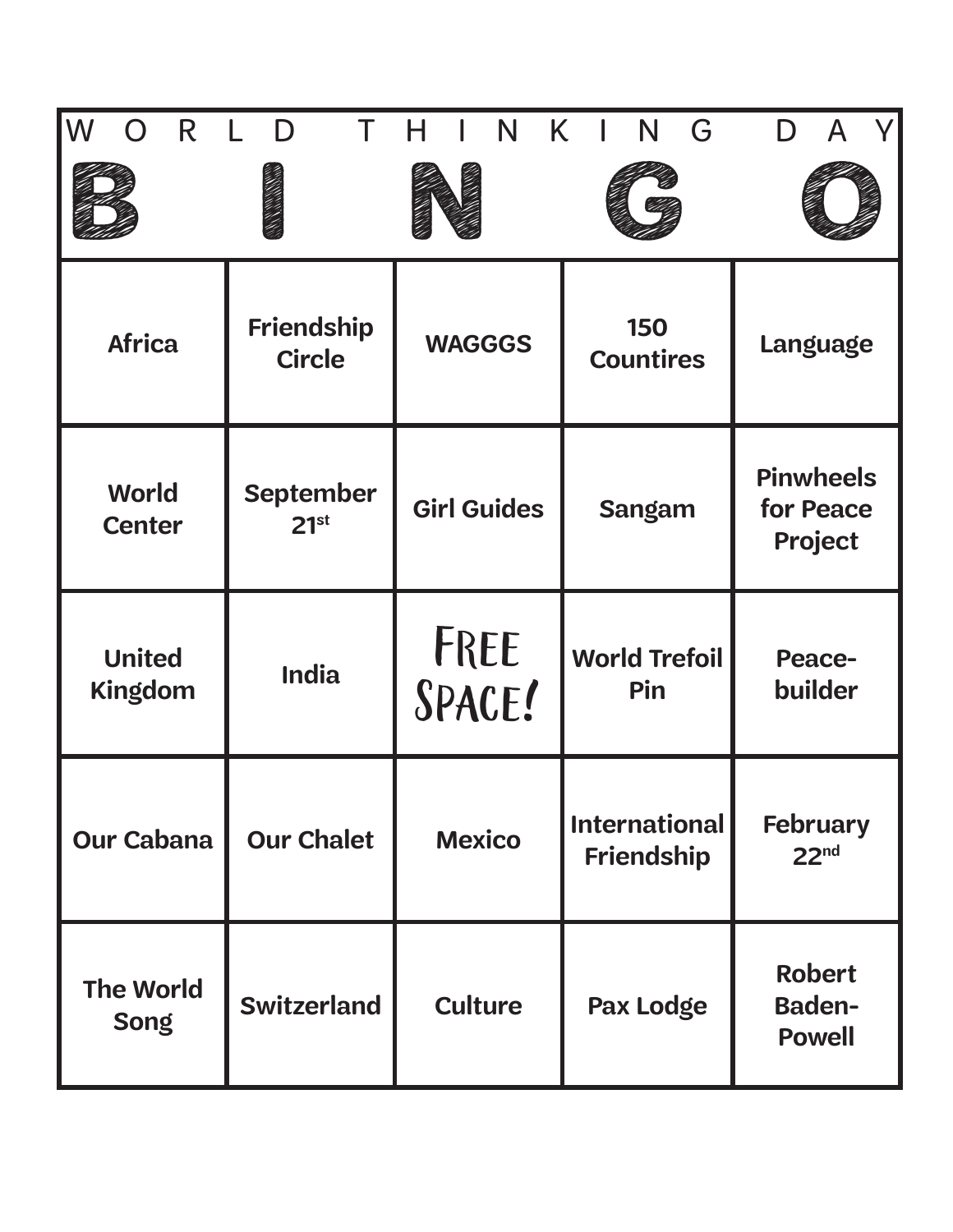| W<br>R<br>$\bigcap$                | Τ<br>D                          | N<br>н                                   | K.<br>G<br>N                              |                                                 |
|------------------------------------|---------------------------------|------------------------------------------|-------------------------------------------|-------------------------------------------------|
|                                    |                                 |                                          |                                           |                                                 |
| <b>WAGGGS</b>                      | <b>The World</b><br><b>Song</b> | <b>Africa</b>                            | <b>Culture</b>                            | <b>Our Chalet</b>                               |
| <b>World</b><br><b>Center</b>      | <b>Sangam</b>                   | <b>Girl Guides</b>                       | <b>September</b><br>21 <sup>st</sup>      | <b>Mexico</b>                                   |
| <b>United</b><br><b>Kingdom</b>    | <b>India</b>                    | FREE<br>SPACE!                           | <b>World Trefoil</b><br>Pin               | <b>Peace-</b><br>builder                        |
| <b>Switzerland</b>                 | <b>Language</b>                 | <b>Pinwheels</b><br>for Peace<br>Project | <b>International</b><br><b>Friendship</b> | <b>February</b><br>22 <sup>nd</sup>             |
| <b>Friendship</b><br><b>Circle</b> | <b>Our Cabana</b>               | <b>150</b><br><b>Countries</b>           | Pax Lodge                                 | <b>Robert</b><br><b>Baden-</b><br><b>Powell</b> |